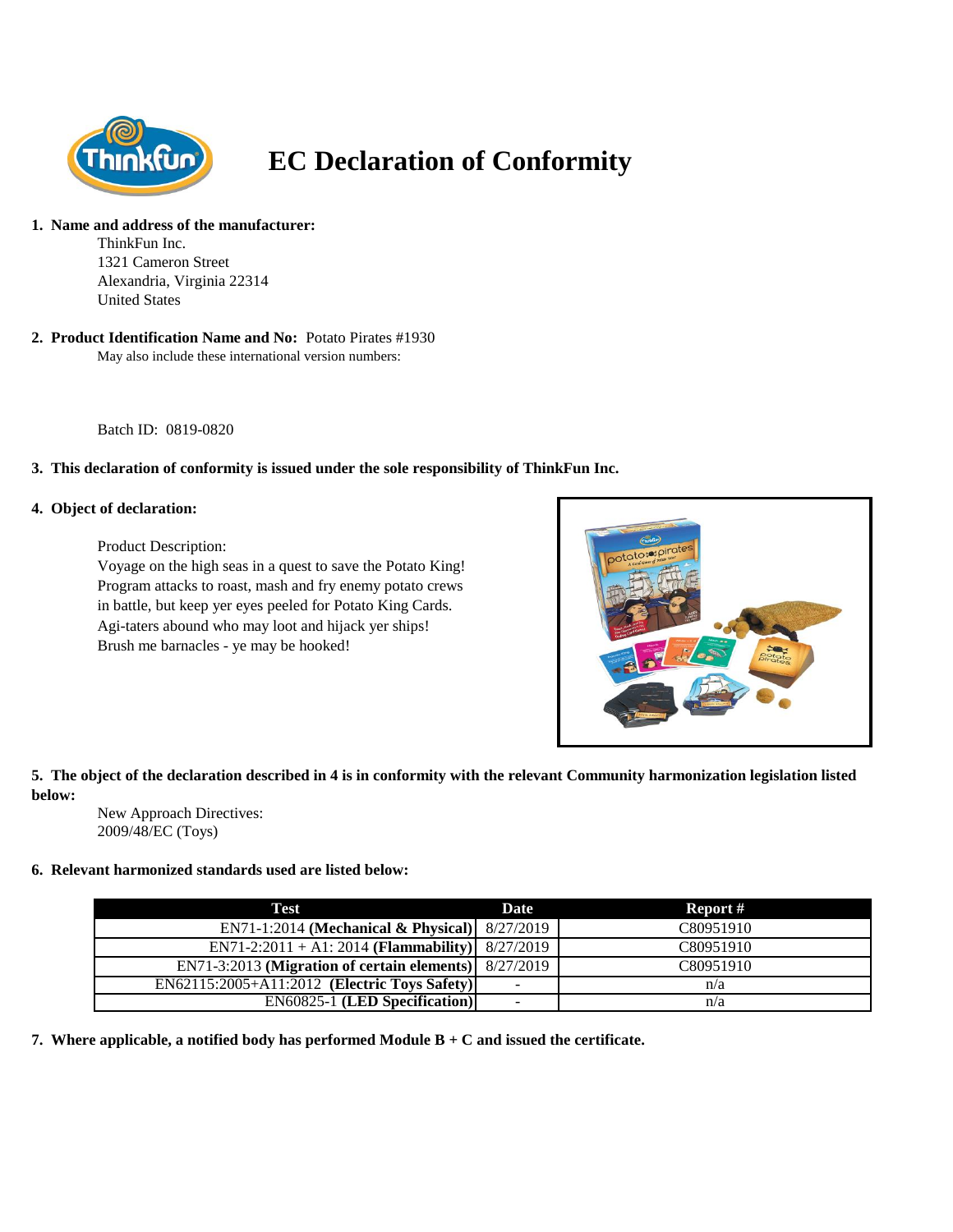## **8. Additional Information:**

The object of declaration is also in conformity with the following standards/regulations:

| <b>Test</b>                                                | <b>Date</b> | Report #  |
|------------------------------------------------------------|-------------|-----------|
| <b>REACH Annex XVII (Cadmium)</b>                          | 8/27/2019   | C80951910 |
| <b>REACH Annex XVII (Phthalates)</b>                       | 8/27/2019   | C80951910 |
| <b>REACH Annex XVII (Azo Dyes)</b>                         | 8/27/2019   | C80951910 |
| 94/62/EC (Heavy Metals Requirements on Packaging           |             |           |
| and Packaging Waste)                                       | 8/27/2019   | C80951910 |
| <b>EMC</b>                                                 |             | n/a       |
| 2006/66/EC (Heavy Metals in Batteries)                     |             | n/a       |
| <b>RoHS</b>                                                |             | n/a       |
| <b>Total Phthalates Content In Toys And Child Care</b>     |             |           |
| Articles [Point 51, 52 Of The Annex XVII Of The            | 8/27/2019   | C80951910 |
| Determination of Azo Colorants [Regulation (EC) No.        |             |           |
| 1907/2006 on REACH Annex XVII                              | 8/27/2019   | C80951910 |
| [Point 50 Of The Annex XVII Of The Regulation              |             |           |
| (EC) No. 1907/2006 (REACH) With Further                    |             |           |
| Amendment]                                                 |             | n/a       |
| Determination of PBBs & PBDEs Content As Per               |             |           |
| Client's Specification [(EU) No. 757/2010 And (EU)         |             |           |
| No.2016/293 Amending Regulation (EC) No 850/2004           | 8/27/2019   | C80951910 |
| <b>Determination Of Flame Retardant Content As Per</b>     |             |           |
| Client's Specification [Point 4,7,8,44,45 Of               |             |           |
| The Annex XVII Of The Regulation (EC) No. 1907/2006        | 8/27/2019   | C80951910 |
| Flame Retardant (PBBs & PBDEs) As Per Client's             |             |           |
| <b>Specification With Reference To Chem. Verbotsv</b>      |             |           |
| <b>Regulation</b>                                          | 8/27/2019   | C80951910 |
| <b>Determination Of Flame Retardant Content As Per</b>     |             |           |
| <b>Client's Specification</b>                              |             |           |
| [Bedarfsgegenständeverordnung Annex 1 (to § 3)             | 8/27/2019   | C80951910 |
| <b>Determination Of Pentachlorophenol [German</b>          |             |           |
| Ordinance on Prohibition of Chemical (ChemVerbotsV)        |             |           |
| <b>Attachment 151</b>                                      | 8/27/2019   | C80951910 |
| <b>Determination Of Pentachlorophenol [Point 22 Of The</b> |             |           |
| Annex XVII Of The Regulation (EC) No.                      |             |           |
| 1907/2006 (REACH) With Further Amendment]                  | 8/27/2019   | C80951910 |
| Determination Of HBCDD As Per Client's Specification       |             | n/a       |
| <b>Determination Of Benzene Content As Per Client's</b>    |             |           |
| <b>Specification [Point 5 Of The Annex XVII Of The</b>     |             | n/a       |

Signed for and on behalf of ThinkFun Inc.

Zatalie Japia  $\sqrt{2}$ 

Natalie Tapia Product Safety